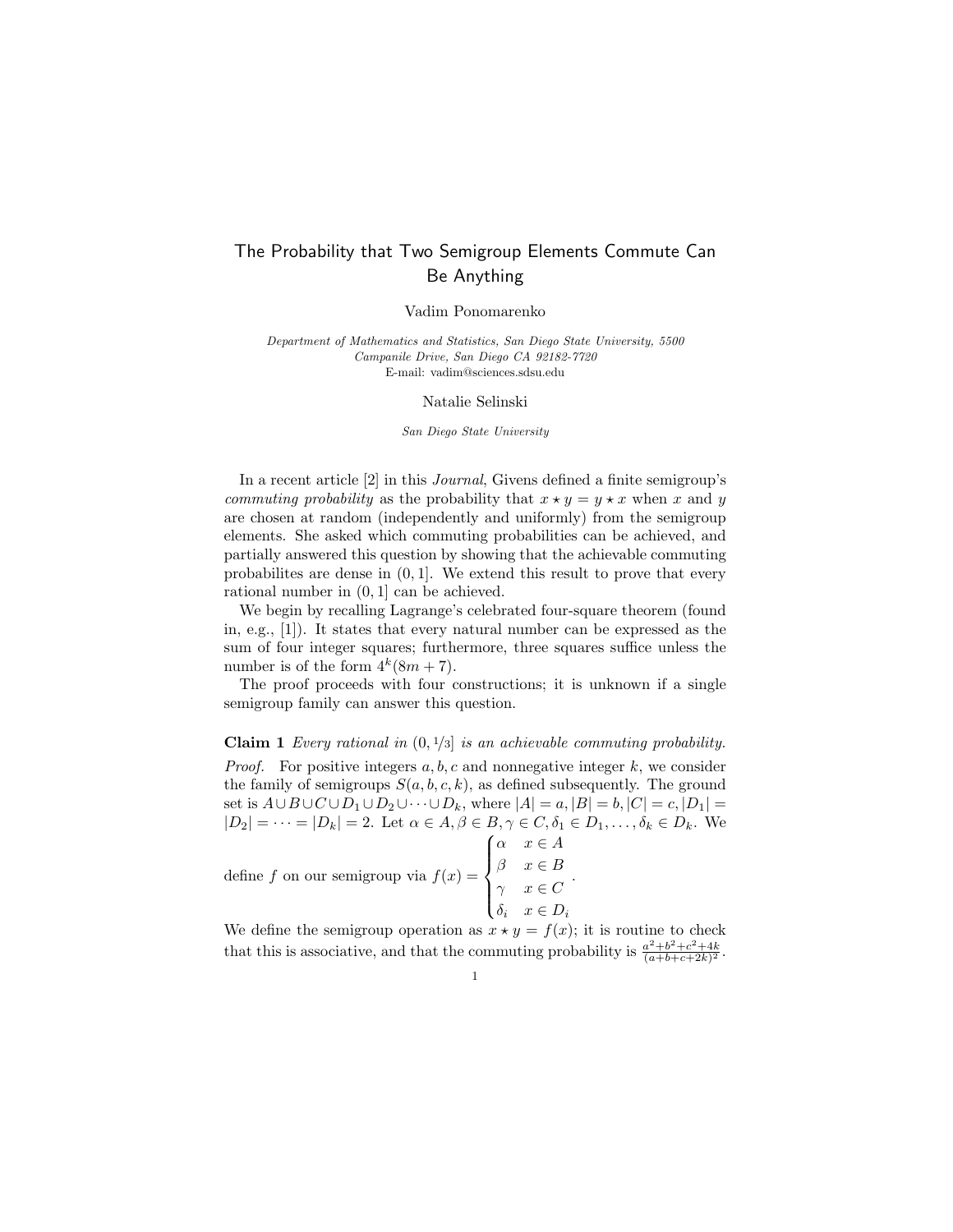Let the desired commuting probability be  $\frac{p}{q}$ . Set  $M = 16pq - 8q + 3 =$  $8q(2p-1)+3$ ; this is a natural number not of the form  $4^k(8m+7)$  and hence by Lagrange's four-square theorem we can find natural  $x, y, z$  satisfying  $x^2 + y^2 + z^2 = M$ . Set  $a = x + 1, b = y + 1, c = z + 1$ ; these are positive integers. Set  $k = \frac{4q-a-b-c}{2}$ . Note that since M is odd, one or three of  $x, y, z$  are odd, hence zero or two of  $a, b, c$  are odd, hence k is an integer. It is a routine exercise in Lagrange multipliers to show that  $x + y + z$  is maximized on the surface  $x^2 + y^2 + z^2 = M$  for  $x = y = z = \sqrt{M/3}$ . Hence  $a + b + c \leq 3(1 + \sqrt{M/3})$ . We now prove this is at most 4q (and hence k is nonnegative); otherwise  $3(1 + \sqrt{M/3}) > 4q$ , which simplifies to  $16q(3p-q) > 0$ , a contradiction since  $\frac{p}{q} \leq \frac{1}{3}$ . The commuting probability of  $S(a, b, c, k)$  is  $\frac{a^2+b^2+c^2+4k}{(a+b+c+2k)^2} = \frac{(a-1)^2+(b-1)^2+(c-1)^2+2(a+b+c)-3+4k}{(4q)^2}$  $\frac{(4q)^2}{(4q)^2} =$  $(16pq-8q+3)+2(4q-2k)-3+4k$  $\frac{+2(4q-2k)-3+4k}{16q^2} = \frac{16pq}{16q^2} = \frac{p}{q}$ , as desired.

**Claim 2** Every rational in  $(2/3, 1)$  is an achievable commuting probability.

*Proof.* For positive integers  $a, b, c$  and nonnegative integer k, we consider the family of semigroups  $T(a, b, c, k)$ , as defined subsequently. The ground set is  $A \cup B \cup C \cup D_1 \cup D_2 \cup \cdots \cup D_k$ , where  $|A| = a, |B| = b, |C| =$  $c, |D_1| = |D_2| = \cdots = |D_k| = 2$ . We define f on our semigroup via  $f(x) =$  $\sqrt{ }$  $\int$  $x \in D_i$  $k+1 \quad x \in C$ 

- $k+2$   $x \in B$ . If  $f(x) > f(y)$ , we define  $x \star y = y \star x = x$ . If  $f(x) = f(y)$ ,
- $\overline{\mathcal{L}}$  $k+3$   $x \in A$

we define  $x \star y = x$ . It is routine to check that this is associative, and that the commuting probability is  $\frac{(a+b+c+2k)^2 + (a+b+c+2k)-a^2-b^2-c^2-4k}{(a+b+c+2k)^2}$  $\frac{(a+b+c+2k)-a-0-c-4k}{(a+b+c+2k)^2}.$ 

Let the desired commuting probability be  $\frac{p}{q}$ . Set  $M = 16q^2 - 16pq - 4q +$  $3 = 4q(4q - 4p - 1) + 3$ ; this is a natural number not of the form  $4^k(8m + 7)$ and hence by Lagrange's four-square theorem we can find natural  $x, y, z$ satisfying  $x^2 + y^2 + z^2 = M$ . Set  $a = x + 1, b = y + 1, c = z + 1$ ; these are positive integers. Set  $k = \frac{4q-a-b-c}{2}$ . Note that since M is odd, one or three of  $x, y, z$  are odd, hence zero or two of  $a, b, c$  are odd, hence k is an integer. As before,  $x + y + z$  is maximized for  $x = y = z = \sqrt{M/3}$ . Hence  $a + b + c \leq 3(1 + \sqrt{M/3})$ . We now prove this is at most 4q (and hence k is nonnegative); otherwise  $3(1+\sqrt{M/3}) > 4q$ , which simplifies to  $4q(4(2q - 3p) + 3) > 0$ , a contradiction since  $2q - 3p \le -1$ . The commuting probability of  $T(a, b, c, k)$  is  $\frac{(a+b+c+2k)^2 + (a+b+c+2k)-a^2-b^2-c^2-4k}{(a+b+c+2k)^2}$  $\frac{(a+b+c+2k)-a^--b^--c^--4k}{(a+b+c+2k)^2} =$  $16q^2+4q-(a-1)^2-(b-1)^2-(c-1)^2-2(a+b+c)+3-4k$  $\frac{\left(2-(c-1)^2-(a+b+c)+3-4k}{(4q)^2}\right)}{16q^2+4q-M-2(4q-2k)+3-4k}$  $\frac{-2(4q-2\kappa)+3-4\kappa}{16q^2} =$  $\frac{16pq}{16q^2} = \frac{p}{q}$ , as desired.